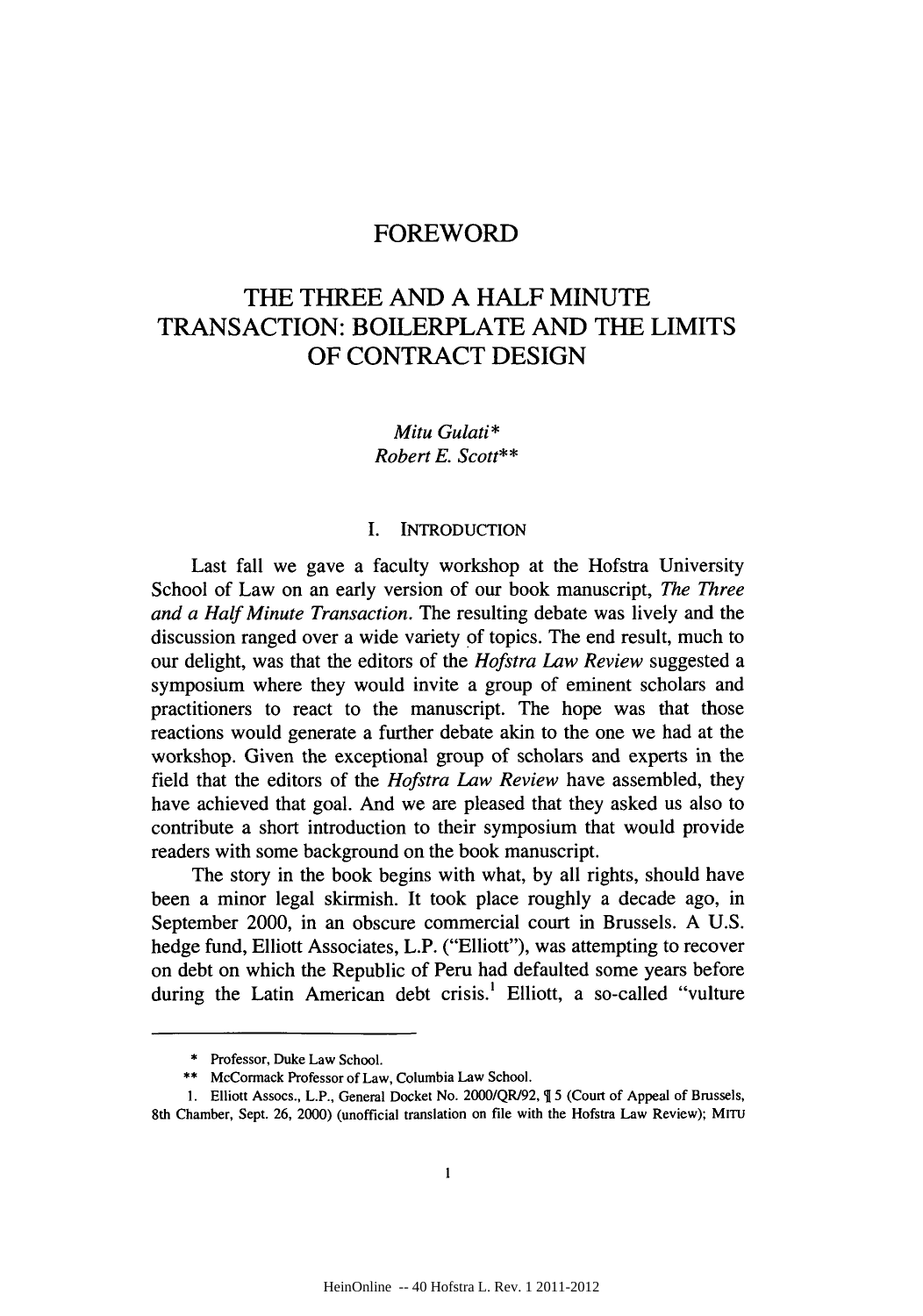### *HOFSTRA LAW REVIEW*

fund," specialized in buying unpaid debt obligations on the secondary markets at a deep discount and then seeking to recover in full by using innovative litigation techniques devised by a crack team of lawyers (backed by private investigators and investment specialists). $^{2}$  For over a hundred years, creditors had found it nearly impossible to successfully sue a sovereign state for unpaid debt obligations. Elliott was attempting to change the traditional rules of the game. In September 2000, they succeeded in doing precisely that.<sup>3</sup>

Given the difficulties associated with trying to sue and recover directly from a sovereign, Elliott attempted instead to pursue the financial intermediary that Peru was using to pay those creditors who had entered into its officially sanctioned restructuring agreement.<sup>4</sup> If asked about Elliott's chances of success at the time, most sophisticated observers would likely have put them at close to zero. But a combination of unusual events, including a court that was unfamiliar with sovereign litigation and sovereign debt contracts, a brewing corruption scandal involving the Peruvian president, and Elliott finding a contract provision whose meaning no one else seemed to know, combined to result in a victory for Elliott. In the end, this ex parte ruling became one of the most momentous decisions in global finance. Our book is about the impact of that case, and, in particular, what did and did not happen in the decade following.

At the center of the case was the interpretation of a three-line clause—the *pari passu* clause (which means, literally, "in equal step") that has been in cross-border financial contracts for at least a century.<sup>5</sup> One might imagine that a clause of this vintage-one that is found in practically every cross-border sovereign bond issuance-would be among the most well understood of the boilerplate terms that are part of the modem sovereign debt contract. Yet, this was a provision that almost no one understood. In essence, pari *passu* was a boilerplate contract provision that most parties treated as ornamentation.<sup>6</sup> All that changed, however, when the local commercial court in Brussels issued a preliminary injunction based on Elliot's interpretation of the clause as an inter-creditor agreement to share equally in any payments by the

GULATI & ROBERT E. ScoTT, THE THREE **AND** A HALF MINUTE TRANSACTION: BOILERPLATE AND THE LIMITS OF CONTRACT DESIGN (forthcoming 2012) (manuscript at 20) (on file with the Hofstra Law Review).

*<sup>2.</sup> See Vulture Funds Prey on Poorest Countries,* INDEPEN. CATHOLIC NEWS, http://www.indcatholicnews.com/news.php?viewStory=10139 (last visited Mar. 1, 2012).

*<sup>3.</sup> Elliott Assocs.,* 8; GULATI & ScoTr, *supra* note 1 (manuscript at 20).

<sup>4.</sup> GULATI & ScoTr, *supra* note 1 (manuscript at 20 & n. 12).

*<sup>5.</sup> See id.* (manuscript at 20-24) (internal quotation marks omitted).

*<sup>6.</sup> Id.* (manuscript at 21).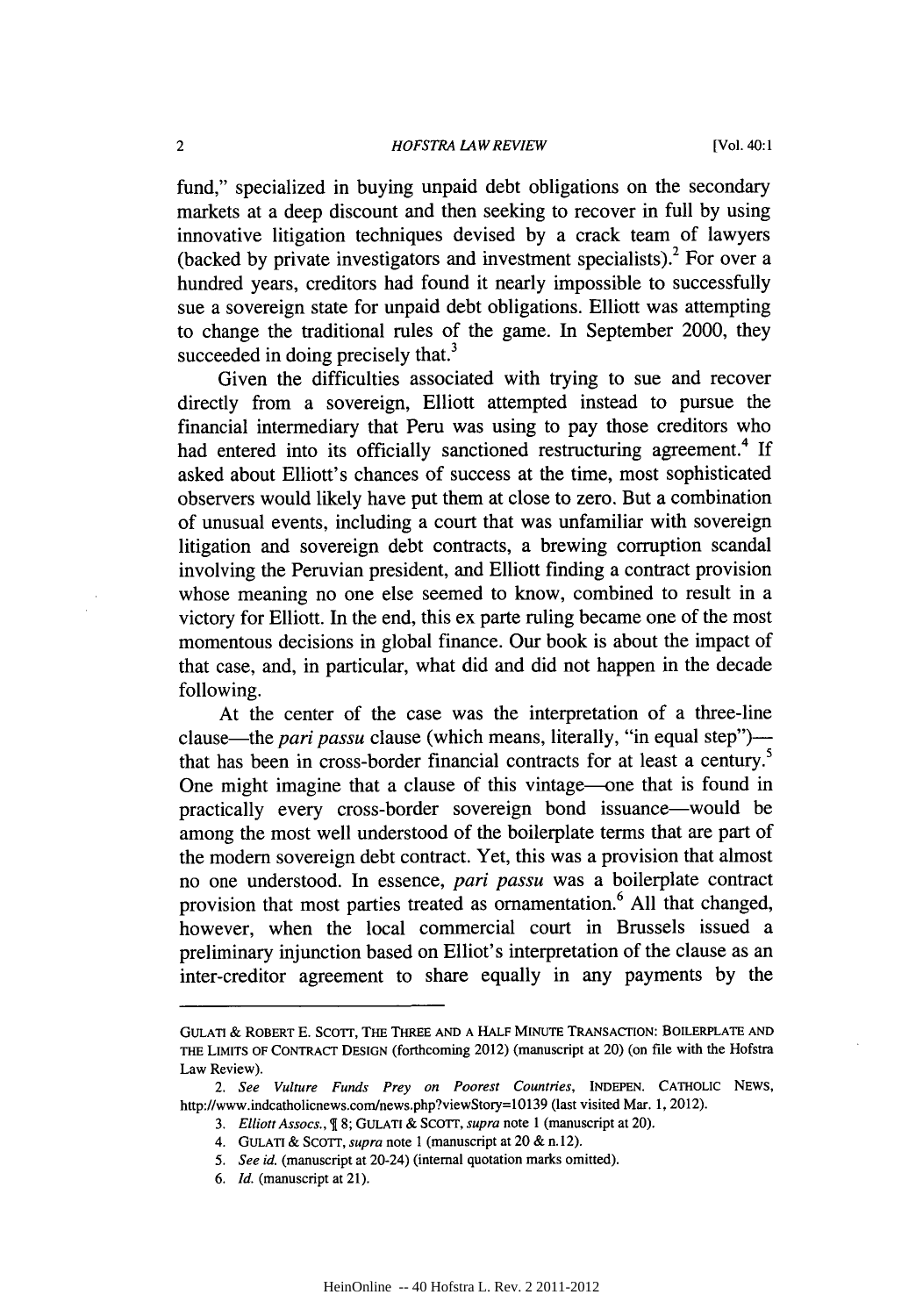sovereign to its unsecured creditors. That interpretation resulted in Elliott recovering somewhere in the vicinity of \$58 million on a debt claim that it had purchased for around  $$11$  million.<sup>7</sup> Industry experts and insiders were apoplectic at what they saw as an outrageous decision. More importantly, the dominant view of the lawyers who were experts in sovereign debt transactions was that, whatever it meant, *pari passu* was not a term that required creditors who had consented to a restructuring agreement to share their payments ratably with non-consenting creditors. Such an interpretation would essentially permit any hold out creditor to disrupt restructuring agreements in the future.

In view of what was supposedly an erroneous interpretation, one might have expected the elite practicing bar to react immediately and decisively. Theory tells us that the transactional lawyers responsible for negotiating sovereign debt contracts would have quickly clarified their forms so as to discredit the heretical interpretation of this boilerplate provision before the heresy could spread and gain traction. That did not happen. Ten years later, almost all sovereign debt contracts still have this contract provision, often on the front page of the sales document, and essentially unchanged in form and language from the clause that was the subject of litigation in Brussels.<sup>8</sup>

In our book, we attempt to unpack the puzzle of why these financial contracts were not revised despite the on-going risk of other courts or adjudicative bodies adopting the same destabilizing interpretation. But we also tell a story of forgetfulness. It is a story of how a remarkably unconfiding contractual provision was introduced into international financial contracts over a hundred years ago, was absorbed into the lumpish boilerplate of such contracts, and then came to be replicated, thousands upon thousands of times, even while the knowledge of its origin and purpose insensibly faded from the minds of its remote drafters. If anything, the increase in the popularity of this clause in international financial contracts seems to have been inversely related to market understandings of its meaning. As the clause became more widely used over the past century, shared understanding of its intended meaning actually diminished.<sup>9</sup>

This is also a story about the organic life form known as a standard commercial contract and how such documents pass relatively untouched through the hands of generations of lawyers, much like a seed can pass unharmed through the intestinal tract of a bird. The story can be told

*<sup>7.</sup> Id.* (manuscript at 24-25).

*<sup>8.</sup> Id.* (manuscript at 75, 79-80 & 80 tbl.I).

*<sup>9.</sup> Id.* (manuscript at 86-91).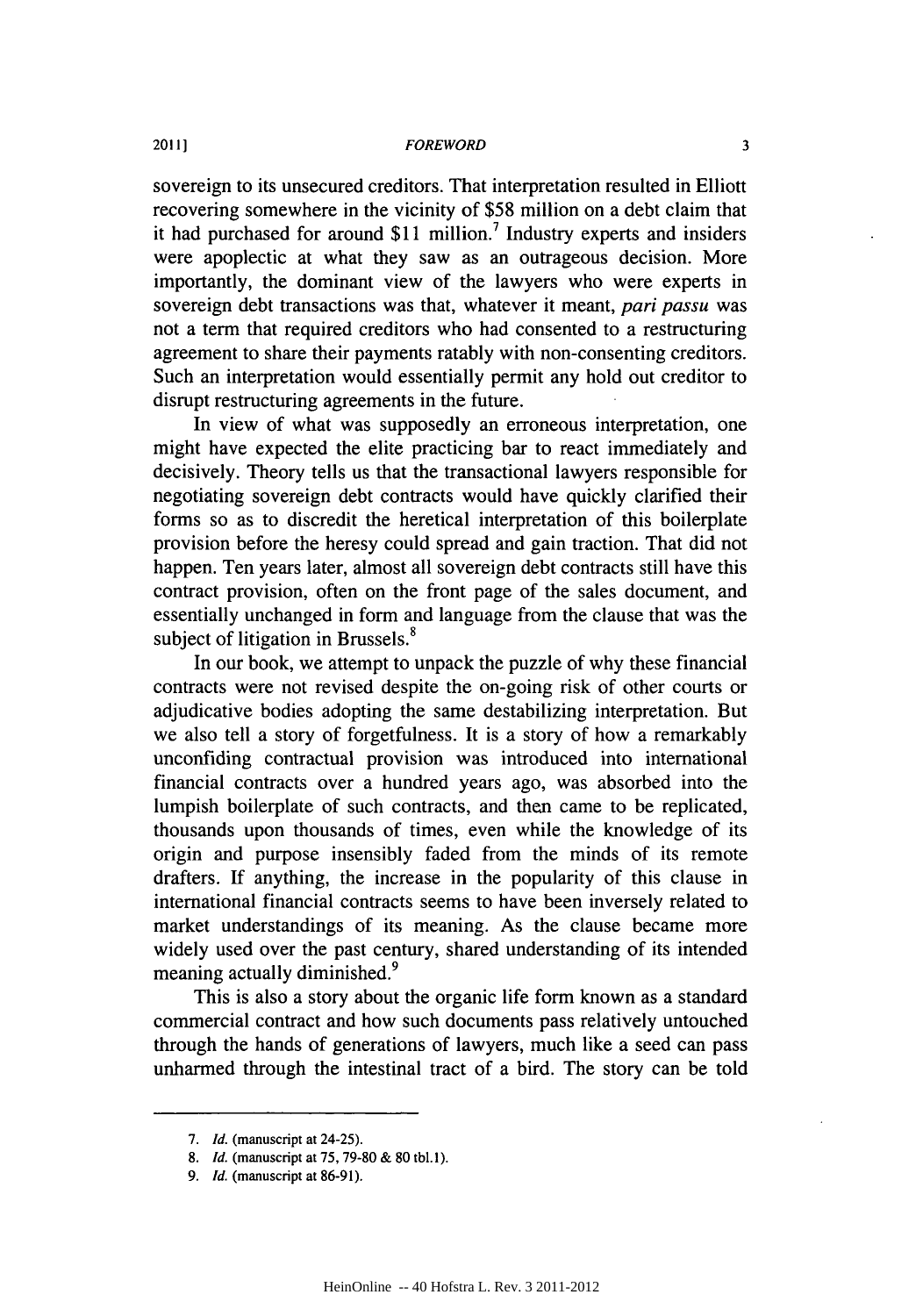#### *HOFSTRA LAW REVIEW*

from the standpoint of basic human psychology—novelty sparks curiosity, repetition stupefies it. Or it can be told from the perspective of a legal profession in which new lawyers are expected to learn the lore of their craft from their elders in a tutorial, master-apprentice system that no longer exists in most major law firms. Or the tale can be brought down to the individual lawyer working on a financial document late at night, and who briefly wonders about the significance of a *pari passu* representation in her agreement, only to pass on, comforted by the thought that someone at the firm must know why it is there; the document is, after all, the firm's standard form for this type of deal.

Finally there is the question: If the *pari passu* clause could have lain dormant, unchallenged for over a century in cross-border financial contracts, how many other boilerplate clauses might similarly have outlived the memory of their origins and purpose, making them prime candidates for creative interpretations by highly motivated litigants?

Conventional wisdom in the world of contract theory is that sophisticated lawyers, especially those who get paid large amounts of money to service clients in the financial sector, are fast moving, innovative, and quick to fix any problems that their clients might encounter. If a court makes an error of interpretation, according to this story, lawyers will soon respond by revising their contracts to make sure that the problem does not occur again. Yet numerous scholars over the years have observed that reality does not match theory.<sup>10</sup> Financial contracts, in even the most sophisticated sectors, are often slow to change (in the parlance of the trade they are "sticky").<sup>11</sup> But why? Both the academic literature and the lore of practicing lawyers have posited a number of theories.<sup>12</sup> But scholars have had little success in developing the data that permit a more definitive answer.

The *pari passu* case from Brussels interested us because it had the potential to unlock a mystery that had long bothered legal scholars in the financial contracts field. Why was it that these sophisticated and highly paid lawyers, working at the most elite firms in the world, failed to alter a contract term that not only posed a litigation risk to their clients, but that no one understood?

The failure to revise a contract term that, owing to an aberrant interpretation, now carried a non-trivial litigation risk was inconsistent both with the theoretical models of how sophisticated contract drafters behaved and with the dynamic model of case law serving as the basis for

<sup>10.</sup> *See id.* (manuscript at **17-18 &** 18 n.6).

*<sup>11.</sup> See id.* (manuscript at 18).

<sup>12.</sup> *Id.* (manuscript at ch. III, VI).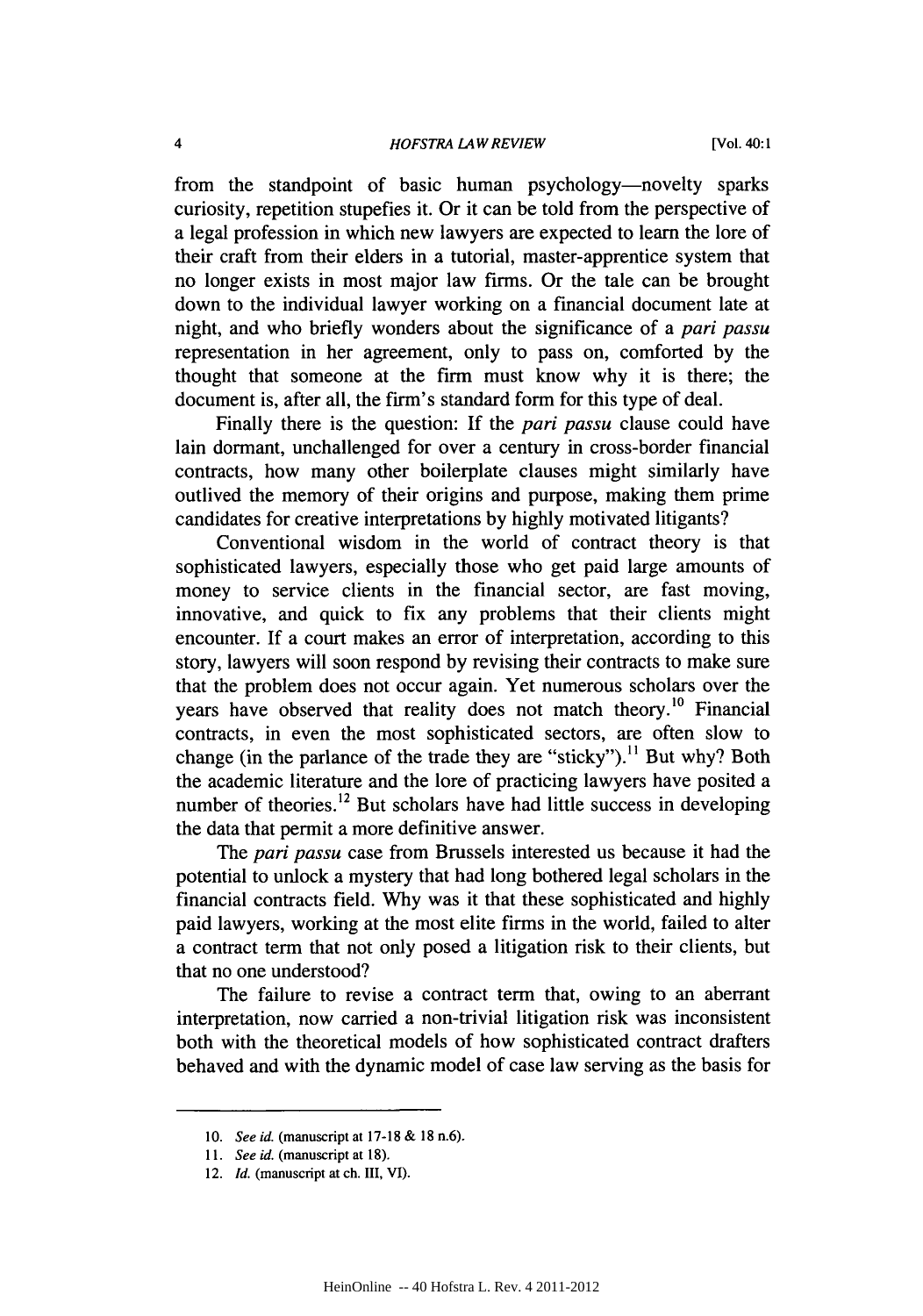contract drafting and innovation. We assumed there had to be a rational explanation for the fact that "the dog didn't bark." Our speculation was that we would find some form of "agency problem" driving the phenomenon: lawyers were failing to represent their clients' interests adequately owing to recognizable conflicts of interest. Perhaps, for example, lawyers were reluctant to admit that they had failed on past deals to exert appropriate efforts on behalf of their clients to remove the litigation risk that ultimately materialized. Whether owing to this or other causes, we believed that we would be able to solve the puzzle quickly. Surely, it would only take a few months to find answers to our questions and to publish the results.

We began by gathering information along two different dimensions. First, we collected data on the contracts themselves—to see whether what we had perceived by casual observation (that the contract provisions had not been revised to fix the offending provision) was actually the case for a large data set.<sup>13</sup> Second, we asked a sample of the senior New York lawyers who worked on sovereign debt contracts whether we could speak to them about our puzzle.<sup> $14$ </sup> In our original research plan, we proposed to interview twenty-five to thirty lawyers in New York and to examine fifty to seventy-five sovereign debt contracts over the period 2000-2005.'5

Our early optimism about finding an answer turned out to be misplaced. No coherent answers emerged from either the first set of contracts or the interviews.<sup>16</sup> Instead of a straightforward agency problem or other market failure explanation, these hard-nosed Wall Street lawyers told us stories about rituals, talismans, alchemy, the search for the Holy Grail, and Zeus. Frustrated, we assumed that we simply had not talked to enough people or the right people or looked at enough sovereign debt contracts. As we write this piece, more than six years after we began, we have examined over 1500 sovereign debt contracts, covering the period 1820-2010, and conducted more than 200 interviews. **<sup>1</sup> <sup>7</sup>**As we kept unpacking the story, it became more interesting, even as a straightforward conflict of interest hypothesis proved ever more elusive. No single agency cost explanation emerged from the data; at least not in a fashion that we could assert with confidence. To be sure, we recognized that the lawyers we talked to would be unselfconscious about the array of possible conflicts that might explain the failure to

<sup>13.</sup> *Id.* (manuscript at 11).

<sup>14.</sup> Id.

*<sup>15.</sup> Id.*

<sup>16.</sup> Id.

<sup>17.</sup> *Id.*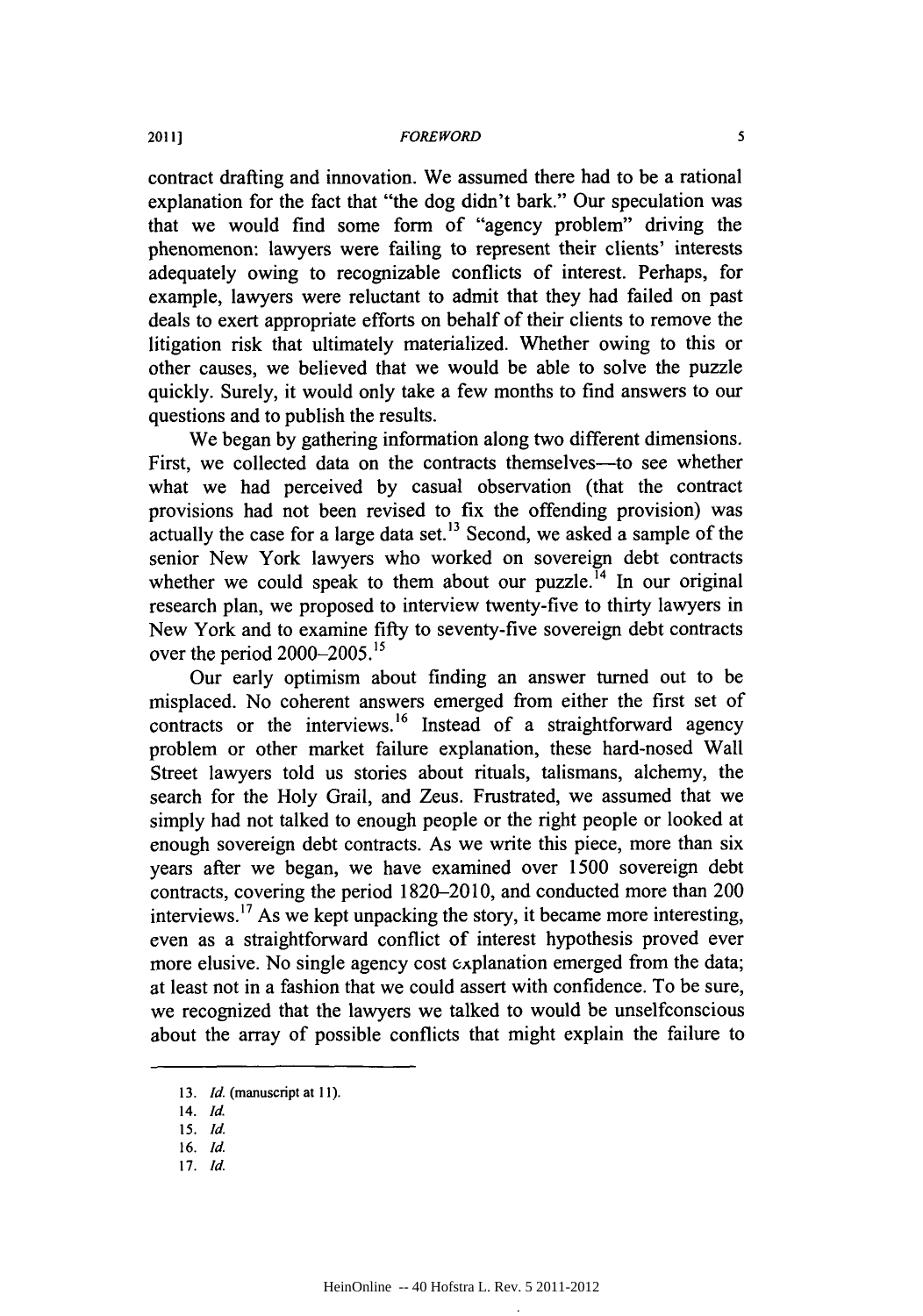#### *HOFSTRA LAW REVIEW*

amend or eliminate a troublesome clause, and also would be quite ignorant of any theoretical explanations for the faithlessness of agents. Nevertheless, the explanations we were given for why a troublesome clause was allowed to remain in subsequent contracts were both diverse and conflicting. Moreover, we determined from our research that these explanations often rested on myths that were based on quite unsupportable factual premises.<sup>18</sup>

Over time, a messy but more consistent hypothesis began to emerge: there are many overlapping sources of agency costs in contemporary big firm law practice—at least law practice of the sort represented by the firms that draft these contracts and thus have had to grapple with the *pari passu* issue. The myths that we were told can be best understood as ways in which the lawyers were able to deflect what would otherwise be obvious failures to correct errors in the formulation of historic boilerplate. "Three and a half minutes" is one explanation that was candidly offered to us by a lawyer who sought to explain the tradeoff between the time it took to "draft a new contract" and the effort costs of redesigning boilerplate that was widely used and had been part of the standard form contract for many years.<sup>19</sup> But "three and a half minutes" is also a metaphor for a business model that relies on herd behavior, fails to provide incentives for innovation, and thus rises and falls on volume-based, cookie-cutter transactions.<sup>20</sup>

To be sure, we find that in cases where the litigation risk is perceived as acute, firms adapted to the risk by redesigning sovereign debt contracts (often by adding new terms rather than correcting errors in existing terms). But our evidence suggests that where the risk is real but not acute, lawyers rely on the herd and on their myths--the returns to the firm in terms of volume transactions outweigh the present value of the risk to them.<sup>21</sup> This is despite the fact that a social planner seeking to maximize the joint interests of lawyers and their clients would likely choose a different business model. In short, we conclude that social welfare is less than it would be under a different regime even though the private benefits of volume transactions over careful design may explain the firm behavior that we see.

The contributors to the symposium<sup>22</sup> come from a range of perspectives. And those perspectives have helped push the ideas in our

<sup>18.</sup> *Id.* (manuscript at ch. VIII).

<sup>19.</sup> *Id.* (manuscript at 12) (internal quotation marks omitted).

<sup>20.</sup> *Id.*

<sup>21.</sup> *Id.*

<sup>22.</sup> The symposium pieces referenced infra are published in Vol. 40, No. 1 of the *Hofstra Law Review.*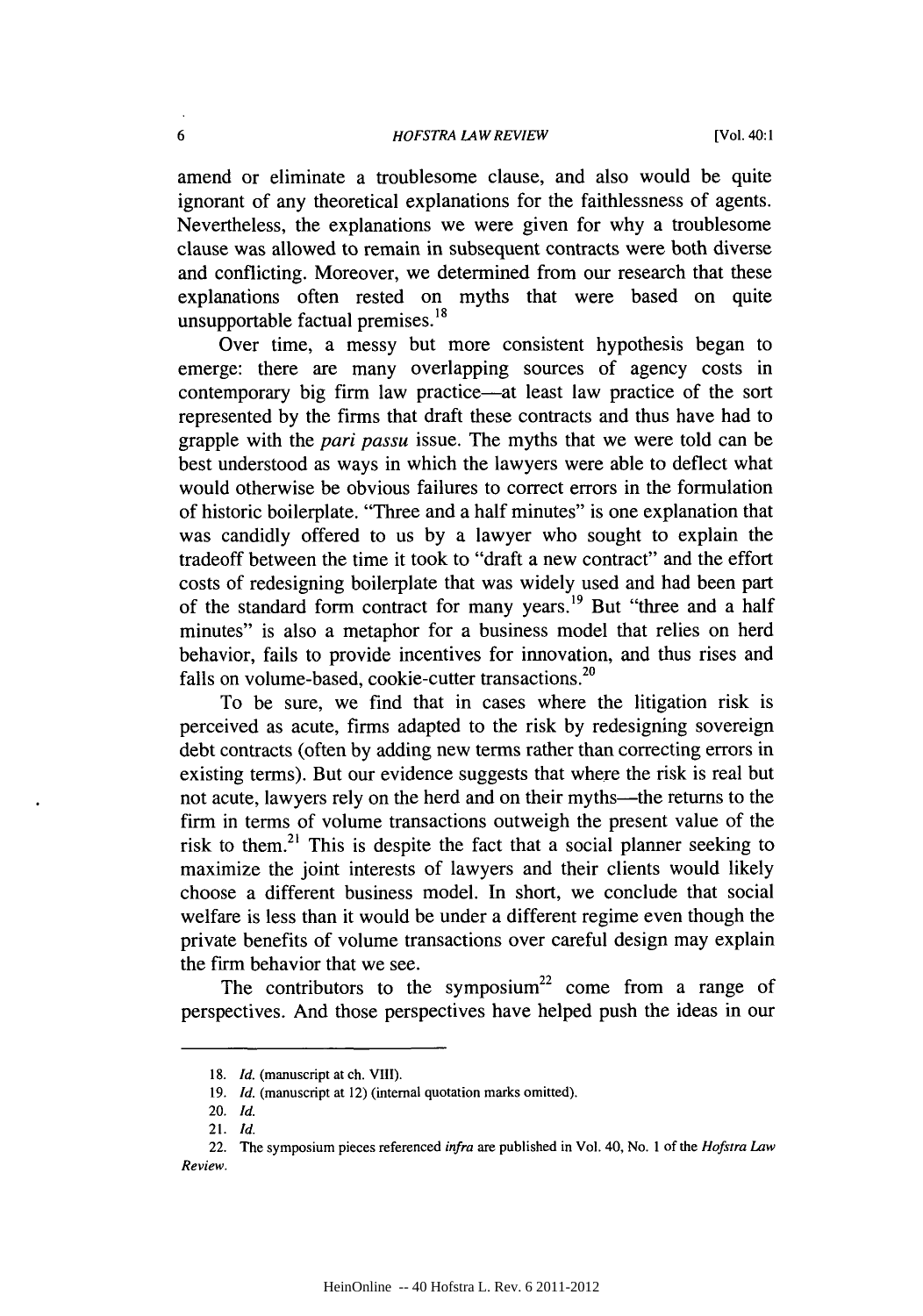manuscript well beyond our starting point. It goes without saying that we are grateful to both them and the editors of the *Hofstra Law Review.*

The pieces in this symposium divide into two sets. The first set of pieces takes an institutional perspective. The focus is on the modem law firm and why its contract production model may be malfunctioning. The second group of pieces is from scholars and practitioners more interested in the sovereign debt markets themselves. These pieces, unsurprisingly, focus on the implications of our findings for that market which, even as we write this, is facing one of its worst crises ever in the Eurozone.

## II. THE INSTITUTIONAL PERSPECTIVE

The late Larry Ribstein was a constant source of encouragement during the six years of our research for the book. Larry was a prolific and wide-ranging scholar; in recent years he had been particularly interested in the business model of the large law firm, one that he perceived to be unduly hindered by antiquated laws such as the restrictions on law firms being able to raise equity capital. In the piece that he wrote before his untimely passing, he asked the question of why law firms innovate so little. In theory, after all, law firms should always want to do more (more work means higher billings, and that is what law firms want). If lawyers are choosing not to do certain types of work, therefore, there must be some structural feature of the market that is deterring them from doing this work. Among those structural features is the difficulty that lawyers have in capturing the returns from innovations, particularly contract innovations. There are also other structural features of law firms that deter innovation, such as the rules that forbid equity ownership by outsiders. Larry suggested that these restrictions on financing deter long-term research and development.

Stewart Macaulay and Preston Torbert, a legendary scholar and an eminent practitioner, respectively, while coming at our manuscript from different directions, end up asking similar questions. This is perhaps not surprising, since Macaulay and Torbert are both interested in the nitty gritty of how contracts are produced at the ground level and what function they serve, according to those who are producing and using them. Both of them suggest, independently, that the "three and a half minute" model of contract production, under current fee structures, is not sustainable. If eminent law firms are doing little more than reproducing contract documents from prior deals, without doing much to correct errors in prior drafts, let alone innovating and improving contracts, then it will not be long before boilerplate contract drafting gets outsourced. One does not, after all, need to pay Wall Street lawyer fees to have some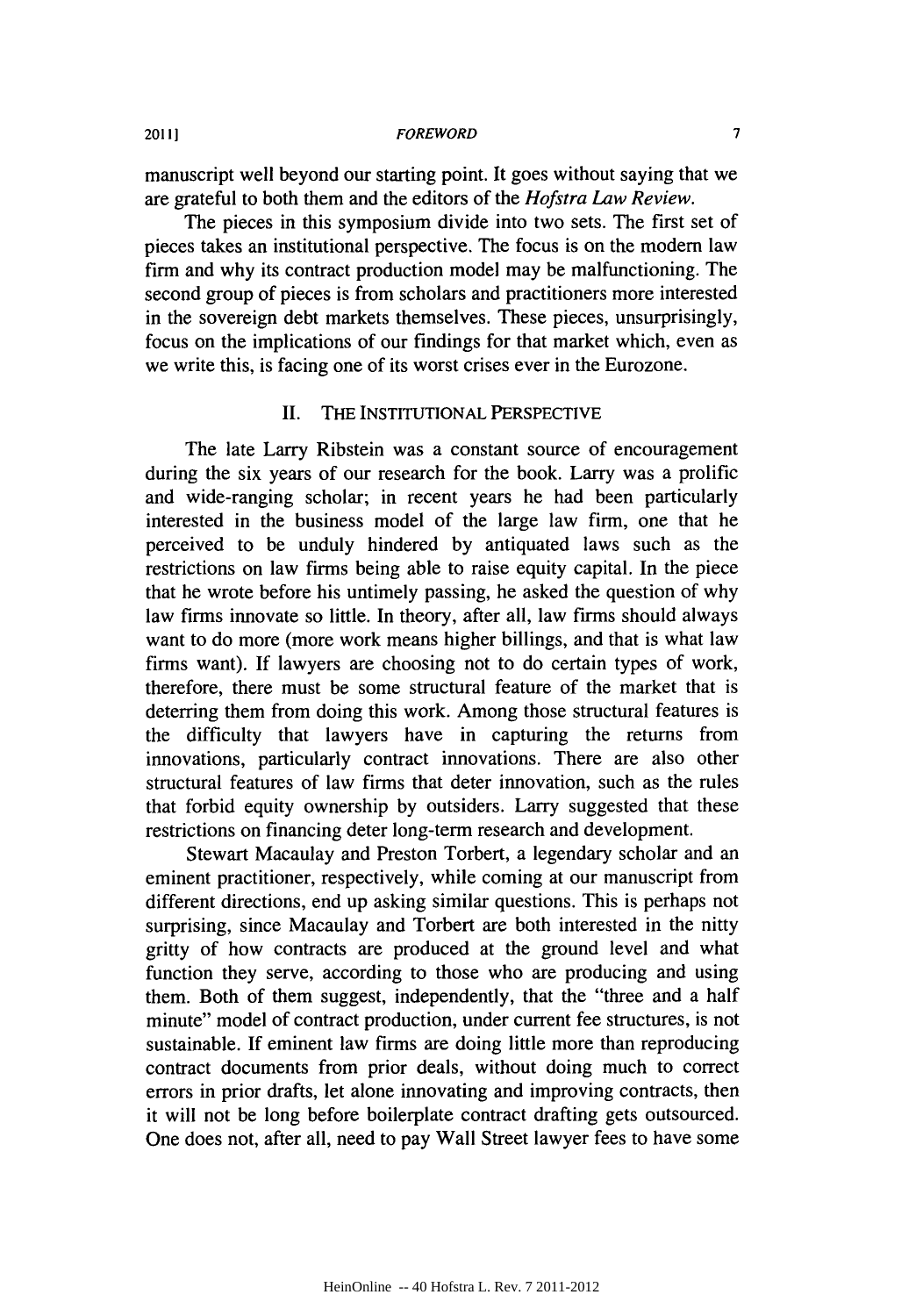junior associate cut and paste a document from a prior deal. That process can occur at a lower cost in Bangalore or Manila, with what will probably be a higher rate of error correction. Perhaps the future of the elite U.S. or U.K. law firm is less leverage, higher quality, and greater outsourcing of routine tasks.

Of the four institutional voices, Barak Richman is perhaps the most optimistic about the modem law firm. His criticism is reserved for what he sees as an antiquated model that contract scholars use to understand the production of boilerplate contracts. Contract production in the modem law firm, according to Richman, is akin to the assembly-line production of a car in Detroit. It is mass production, not Savile Row tailoring. The traditional principal-agent model where a lawyer is tailoring solutions for an individual client does not fit the context of boilerplate financial instruments. Precisely because boilerplate contracts are mass produced (hence, "three and a half minutes"), they are necessarily going to fail specific client needs. The model to apply, if one wants to understand modem contract production, should be one built on insights taken from organizational economics, Richman suggests.

## III. THE SOVEREIGN DEBT PERSPECTIVE

The last four pieces are by scholars and practitioners grounded in the sovereign debt market itself.

Mark Wright, one of the best-known economists writing about sovereign debt, makes at least two significant points in his piece. First, he suggests that the fact that lawyers have been unwilling to alter the *pari passu* terms may mean that they and their clients prefer the existing formulation. They may not have appreciated the outcome in the Brussels case, where Elliott obtained a disproportionate recovery, but that does nothing to undermine their preference for a rule mandating *pari passu* treatment. Put differently, the actions of the lawyers in retaining the clause are a better indicator of true preferences of market actors than their rhetoric. Second, Wright asks whether, as an independent matter, it really is so outrageous for creditors to ask for a clause that both promises them equal treatment vis-à-vis other unsecured creditors and also allows them a meaningful remedy if those rights are not respected.

Wright is asking exactly the right questions, we think. In terms of the first point, it was the disjunction between what lawyers were saying (that the Brussels interpretation of *pari passu* was outrageous) and what they were doing (failing to alter the *pari passu* clauses in their own contracts to negate the outrageous interpretation) that interested us in the first place. The second point also raises interesting issues. What we see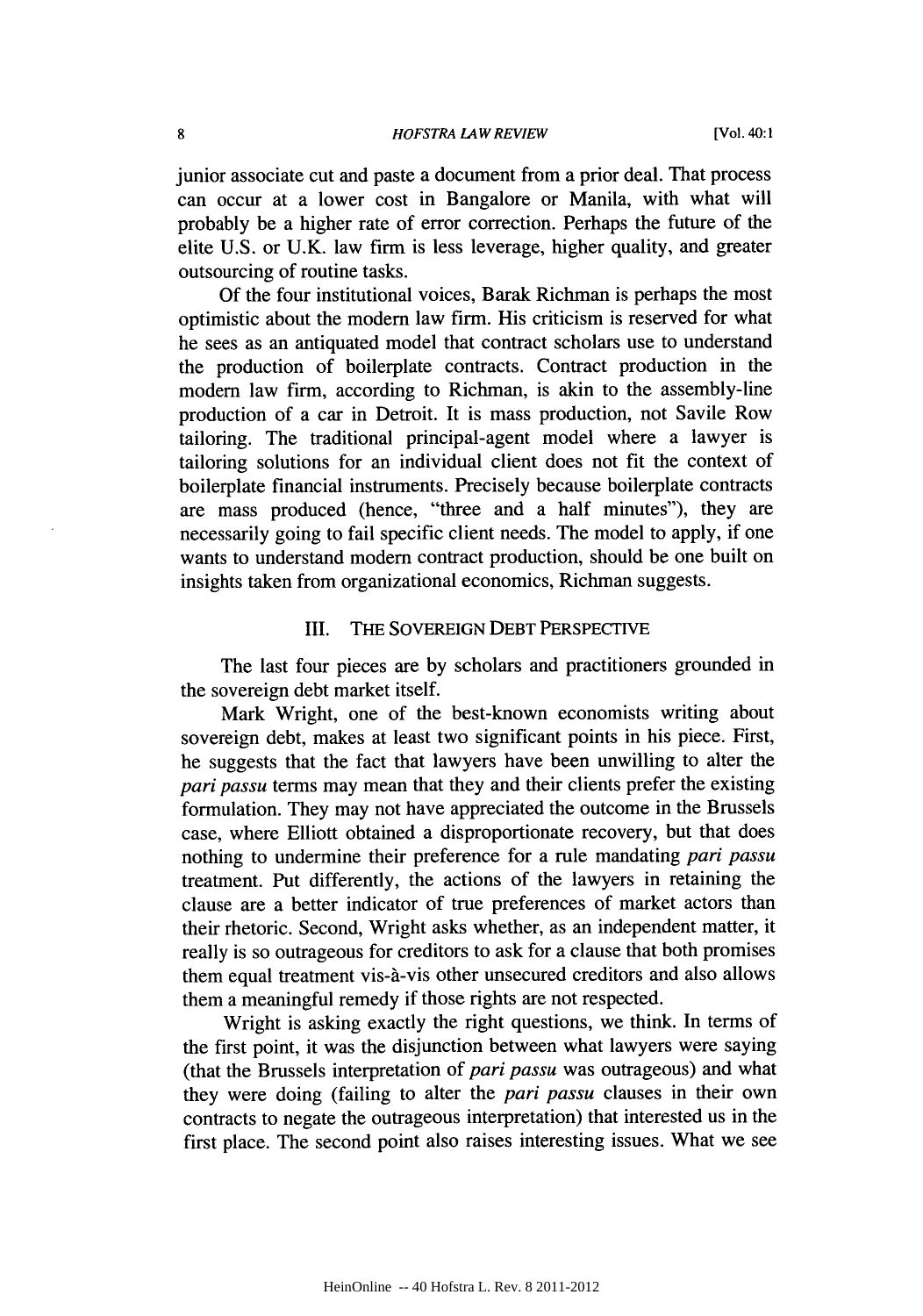as a result of the Brussels case is that sovereign contracts can, in fact, be designed in ways that make it possible to sue and enforce against the sovereign. Contract lawyers, one might think, would take the Brussels case and the success of Elliott as an impetus to design better mechanisms to enable enforcement against misbehaving sovereign debtors. After all, ex ante, that should produce a lower cost of capital. Indeed, from an ex ante perspective, the inability to bring meaningful legal action against defaulting sovereigns is almost certainly the central economic problem in the sovereign debt market. Yet, there seems to be little attempt to design new contract provisions that would meaningfully improve enforcement; not even after the impetus of Elliott's success.

Rodrigo Olivares-Caminal and Robert Cohen, an eminent scholar and practitioner, respectively, take up positions at opposite ends of the spectrum in terms of the meaning of the *pari passu* clause in sovereign debt instruments. Olivares-Caminal, formerly the U.N. Conference on Trade Development expert on sovereign debt, takes the official position of condemning the interpretation given in Brussels. Cohen, one of the primary lawyers for Elliott in the *pari passu* litigation, reiterates the basic point that his clients have made repeatedly: If *pari passu* does not mean *pro rata* payment in the sovereign context, what else can it possibly mean?

Finally, we have a piece by one of the legends of the sovereign debt world, Philip Wood. Wood does not rehash the arguments over what *pari passu* means in the sovereign context. His interest is in the broader notion of *pari passu* promises and how, even in the non-sovereign context, this notion is confusing and often violated. Contracting parties seem to want the symbolism that comes with a promise of *pari passu* treatment, even when they do not wish to have it operate as a strict contractual provision. And that begs the question of why the notion of *pari passu* treatment shows up so often in both contracts and statutes.

We are delighted that these eminent scholars and practitioners have engaged our manuscript with such care and attention. They have surely moved the discussion far beyond what we envisioned originally. Our thanks also to Allana Grinshteyn and her fellow editors of the *Hofstra Law Review* for having worked tirelessly in identifying and persuading the participants in this issue to contribute their thoughts and in putting these diverse perspectives together.